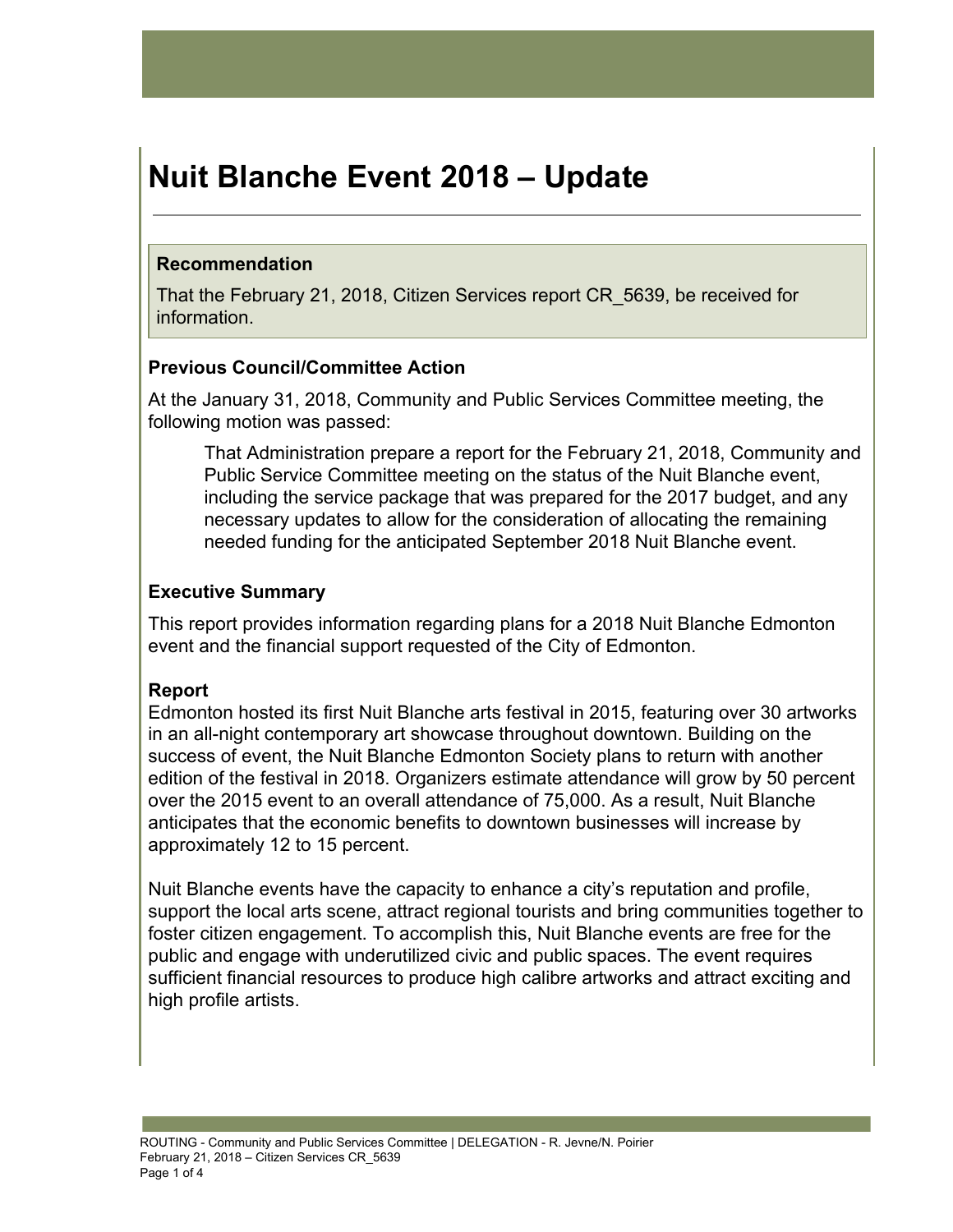A business case was submitted for the 2017 Nuit Blanche Edmonton event (Attachment 1) and reviewed by Administration and by business partners at Edmonton Tourism and the Edmonton Arts Council. Nuit Blanche Edmonton is scheduled for September 2018.

#### **Budget/Financial Implications**

The financial request from the Nuit Blanche Society Edmonton for the 2018 event is \$335,000 and was discussed as part of the 2017 Spring Supplemental Operating Budget Adjustment. During deliberations, City Council approved \$150,000 for planning of the event. Nuit Blanche Edmonton still requires \$185,000 from the original ask in order to deliver the event.

Nuit Blanche Edmonton's total 2018 event budget is estimated at \$950,000. The funding request put forward to the City is approximately 35 percent of the overall budget. Arts and cultural festivals and events are typically funded through the Edmonton Arts Council, however, their current budget is not sufficient to respond to Nuit Blanche Edmonton's request. Administration does not have funding available in existing budgets for the remainder of Nuit Blanche Edmonton's financial request.

**Corporate Outcome: Edmontonians are connected to the city in which they live, work and**

| Outcome(s)                                                                                                                                                                                                                                       | Measure(s) | Result(s)                  | Target(s)    |  |  |  |  |
|--------------------------------------------------------------------------------------------------------------------------------------------------------------------------------------------------------------------------------------------------|------------|----------------------------|--------------|--|--|--|--|
| Events attract large, diverse<br>crowds of Edmontonians and<br>visitors to downtown Edmonton                                                                                                                                                     | Attendance | 2015: 50.000               | 2018: 75,000 |  |  |  |  |
| Percent of those<br>Edmonton's downtown at night is<br>a safe and vibrant place for<br>that come to the<br>citizens<br>event report having<br>enjoyed their<br>nighttime<br>experience of<br>downtown through<br>the Insight<br>Community survey |            | N/A (not measured in 2015) | 2018: 75%    |  |  |  |  |

#### **Corporate Outcomes and Performance Management**

| Corporate Outcome: Edmonton region is a catalyst for industry and business growth |                                          |                            |                     |  |  |  |  |
|-----------------------------------------------------------------------------------|------------------------------------------|----------------------------|---------------------|--|--|--|--|
| Outcome(s)                                                                        | Measure(s)                               | Result(s)                  | Target(s)           |  |  |  |  |
| Positive economic impact for the<br>city                                          | Economic Impact to<br>Edmonton           | N/A (not measured in 2015) | 2018: \$1.6 million |  |  |  |  |
| Downtown business growth<br>stemming from activated spaces                        | Percent increase of<br>ID scans recorded | 2015: 7-8%                 | 2018: 10%           |  |  |  |  |

**play.**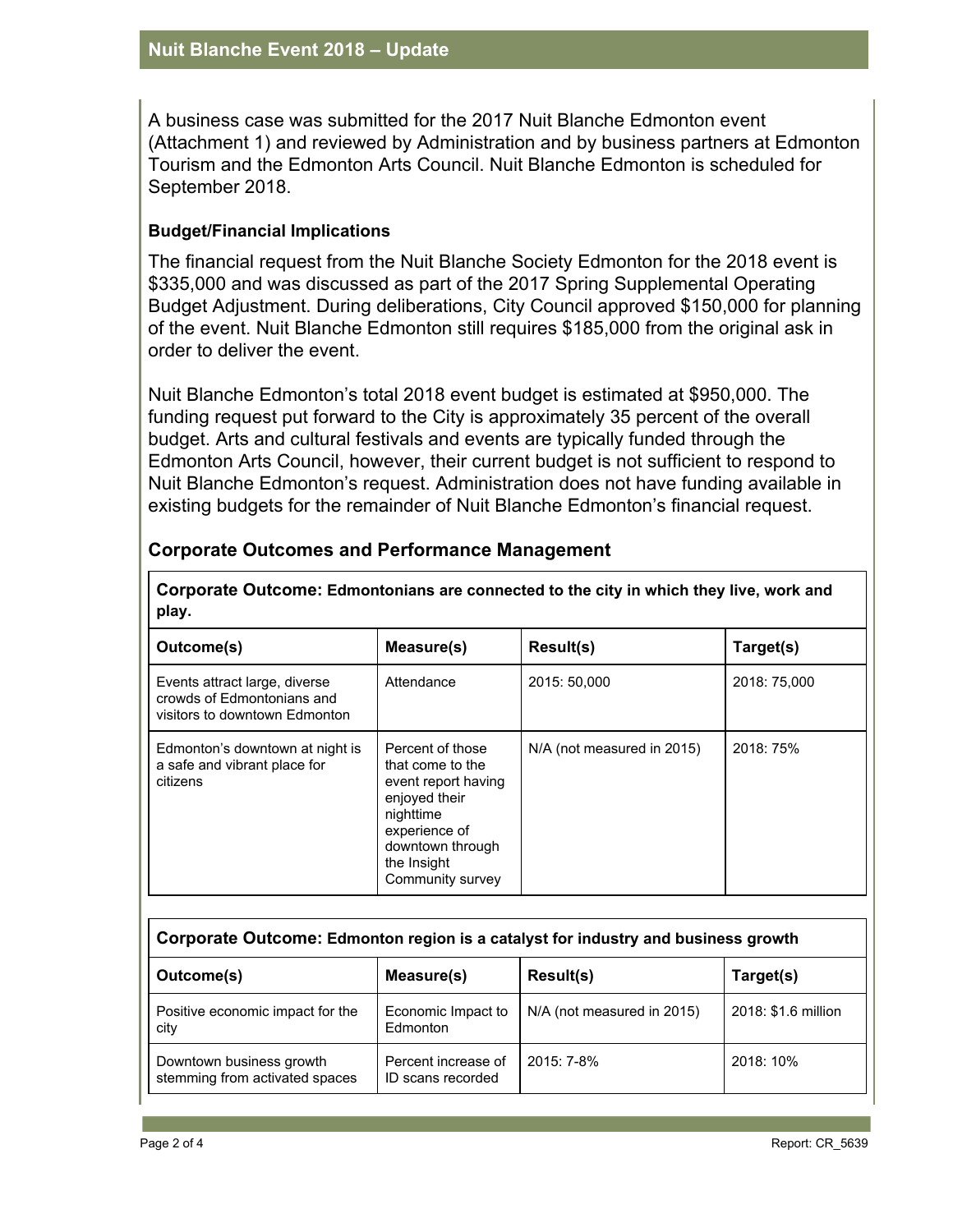| at participating<br>downtown<br>businesses when<br>compared to other<br>Saturday nights in<br>September |  |  |
|---------------------------------------------------------------------------------------------------------|--|--|
|---------------------------------------------------------------------------------------------------------|--|--|

#### **Risk Assessment**

| <b>Risk</b><br><b>Element</b> | <b>Risk</b><br><b>Description</b>                                                                                                         | Likelihood               | Impact                         | <b>Risk Score</b><br>(with<br>current<br>mitigations) | <b>Current</b><br><b>Mitigations</b>                                                                                                                                                                              | <b>Potential</b><br><b>Future</b><br><b>Mitigations</b>                                                    |
|-------------------------------|-------------------------------------------------------------------------------------------------------------------------------------------|--------------------------|--------------------------------|-------------------------------------------------------|-------------------------------------------------------------------------------------------------------------------------------------------------------------------------------------------------------------------|------------------------------------------------------------------------------------------------------------|
| Financial                     | The event will<br>reduce its<br>current program<br>if unfunded; In<br>the long term,<br>the viability of<br>the event may<br>be impacted. | $\overline{4}$<br>Likely | $\overline{2}$<br>Moderat<br>e | 8<br>Medium                                           | Continue to work<br>with the event to<br>find innovative<br>ways to reduce<br>civic service costs.<br>identify other<br>sources of funds.<br>and amplify event<br>messaging to<br>increase<br>exposure.           | Continue to work<br>with event<br>organizers to find<br>innovative ways to<br>reduce costs.                |
| Public<br>Perception          | Event brand is<br>impacted if<br>unfunded<br>(inability to<br>deliver at the<br>same level of<br>the 2015<br>event).                      | $\overline{4}$<br>Likely | 2<br>Moderat<br>e              | 8<br>Medium                                           | Continue to work<br>with the event to<br>support as<br>required with civic<br>services, build<br>capacity, identify<br>other sources of<br>funds, and<br>increase media<br>recognition.                           | Corporate<br>Communications to<br>assist with<br>amplification of the<br>event through<br>social channels. |
| Public<br>Perception          | Perception of<br>inequity from<br>other festivals<br>funded through<br>the Edmonton<br>Arts Council.                                      | 4<br>Likely              | $\overline{2}$<br>Moderat<br>e | 8<br>Medium                                           | Continue work on<br>the Event Policy<br>and Festival &<br><b>Community Events</b><br>Strategy to align<br>with the Edmonton<br>Arts Council "Art of<br>Living" refresh to<br>address overall<br>funding concerns. | Standardized<br>approach to how<br>events are<br>supported by the<br>City of Edmonton.                     |

## **Attachment**

1. Business Case Template - Nuit Blanche

## **Others Reviewing this Report**

- T. Burge, Chief Financial Officer and Deputy City Manager, Financial and Corporate Services
- C. Campbell, Deputy City Manager, Communications and Engagement